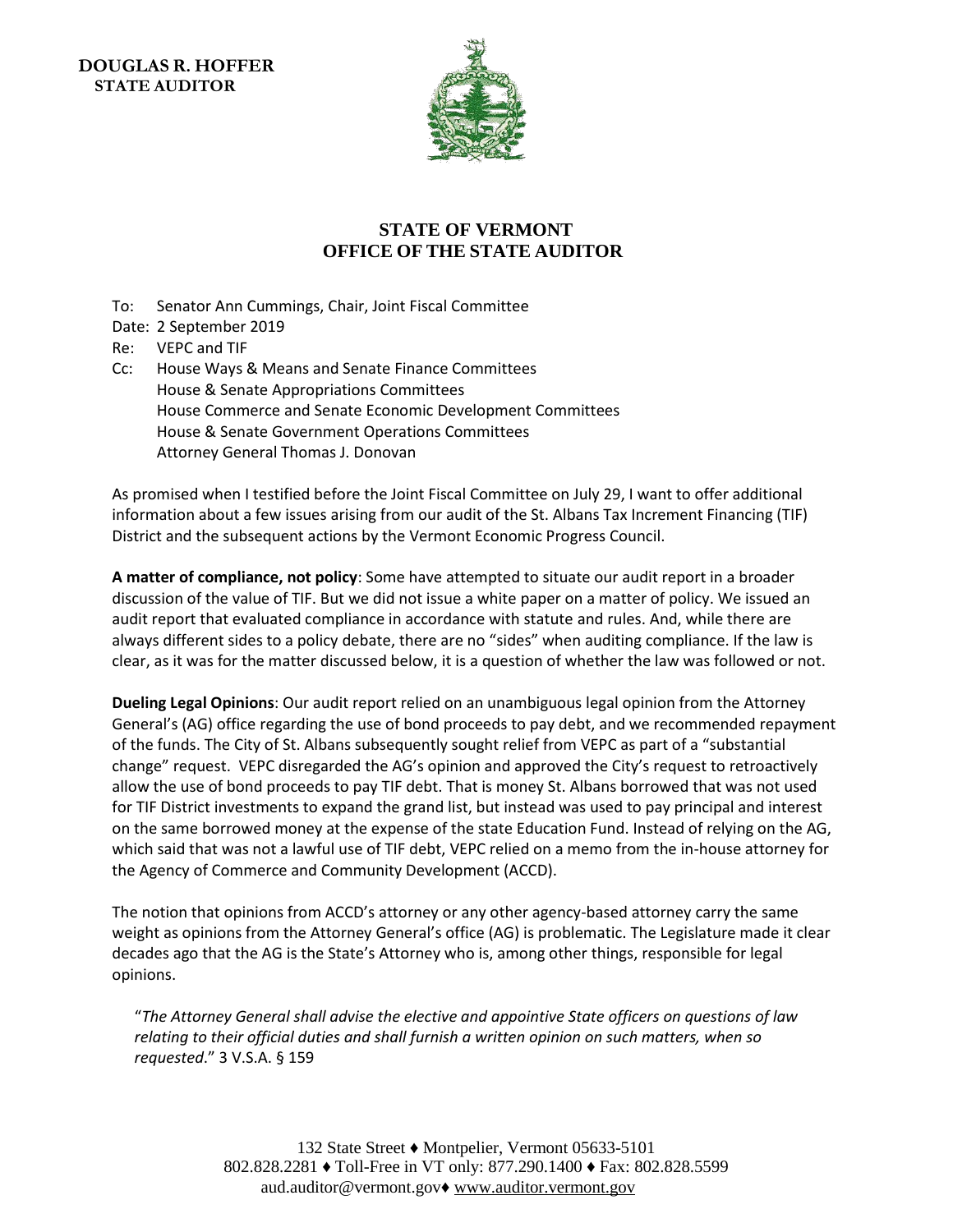Therefore, opinions from the AG are not just one voice among many. To rely on conflicting opinions from agency-based attorneys is contrary to statute and diminishes the stature of the AG, who is independent and is directly accountable to the people of Vermont.

Moreover, the idea that agency-based opinions are more authoritative than opinions from the AG encourages state entities to shop for legal opinions, which, as happened here, creates uncertainty and conflicts within state government.

A more detailed explication of VEPC's actions and the dueling legal opinions is contained in a second document accompanying this memo.

**Unfounded Claim of Auditor Bias**: The St. Albans City Manager has claimed that "the auditor's criticism stems from his philosophical opposition to TIF as an economic development instrument."<sup>1</sup>

That is baseless and impugns the integrity of the work of my office.

I am not philosophically opposed to TIF. What I have said publicly is that it is very difficult to determine the return on investment from TIFs because the assertion that a particular development would not have occurred in Vermont at all "but for" the TIF program cannot be determined with certainty. The recent Joint Fiscal Office report arrived at the same conclusion.<sup>2</sup>

More importantly, there is no room for opinions in audits done according to Generally Accepted Government Auditing Standards (GAGAS), and these audits are subjected to a rigorous peer review. All findings and conclusions are backed by "sufficient and appropriate audit evidence."<sup>3</sup> I invite you to review the workpapers from the St. Albans TIF audit at my office.

Finally, numerous TIF audits by the Vermont State Auditor's Office (SAO) were conducted before I took office, and compliance problems were identified in all of them.

For all of the above reasons, the argument that the compliance issues found in the St. Albans audit report reflects a bias on my part is either uninformed and/or an attempt to divert attention from the audit findings.

**Conflicting Missions**: VEPC is charged with administering the State's TIF program. This includes approval of TIF applications, rulemaking, oversight and enforcement of the towns' compliance with relevant statutes and rules. The statute does not charge VEPC with promoting or advocating the TIF program. Indeed, VEPC's statutory responsibilities require objectivity to ensure fairness in administration and oversight to protect the State's Education Fund and taxpayers. Recent events raise concerns about VEPC's objectivity.

1

[https://auditor.vermont.gov/sites/auditor/files/documents/PSM%20Version%203.0%20-%2008-01-](https://auditor.vermont.gov/sites/auditor/files/documents/PSM%20Version%203.0%20-%2008-01-19.pdf#page=89) [19.pdf#page=89](https://auditor.vermont.gov/sites/auditor/files/documents/PSM%20Version%203.0%20-%2008-01-19.pdf#page=89)

132 State Street ♦ Montpelier, Vermont 05633-5101 802.828.2281 ♦ Toll-Free in VT only: 877.290.1400 ♦ Fax: 802.828.5599 aud.auditor@vermont.gov♦ [www.auditor.vermont.gov](http://www.auditor.vermont.gov/)

<sup>1</sup> [https://vtdigger.org/2019/08/21/legislatures-joint-fiscal-committee-seeks-to-sort-out-st-albans-tif](https://vtdigger.org/2019/08/21/legislatures-joint-fiscal-committee-seeks-to-sort-out-st-albans-tif-quarrel/?is_wppwa=true&wpappninja_cache=friendly)[quarrel/?is\\_wppwa=true&wpappninja\\_cache=friendly](https://vtdigger.org/2019/08/21/legislatures-joint-fiscal-committee-seeks-to-sort-out-st-albans-tif-quarrel/?is_wppwa=true&wpappninja_cache=friendly)

<sup>&</sup>lt;sup>2</sup> See page 41. <https://ljfo.vermont.gov/assets/docs/reports/79f1f110da/Final-TIF-Report-January-24-2018.pdf> <sup>3</sup> SAO Performance Standards Manual 7.1.2.2b